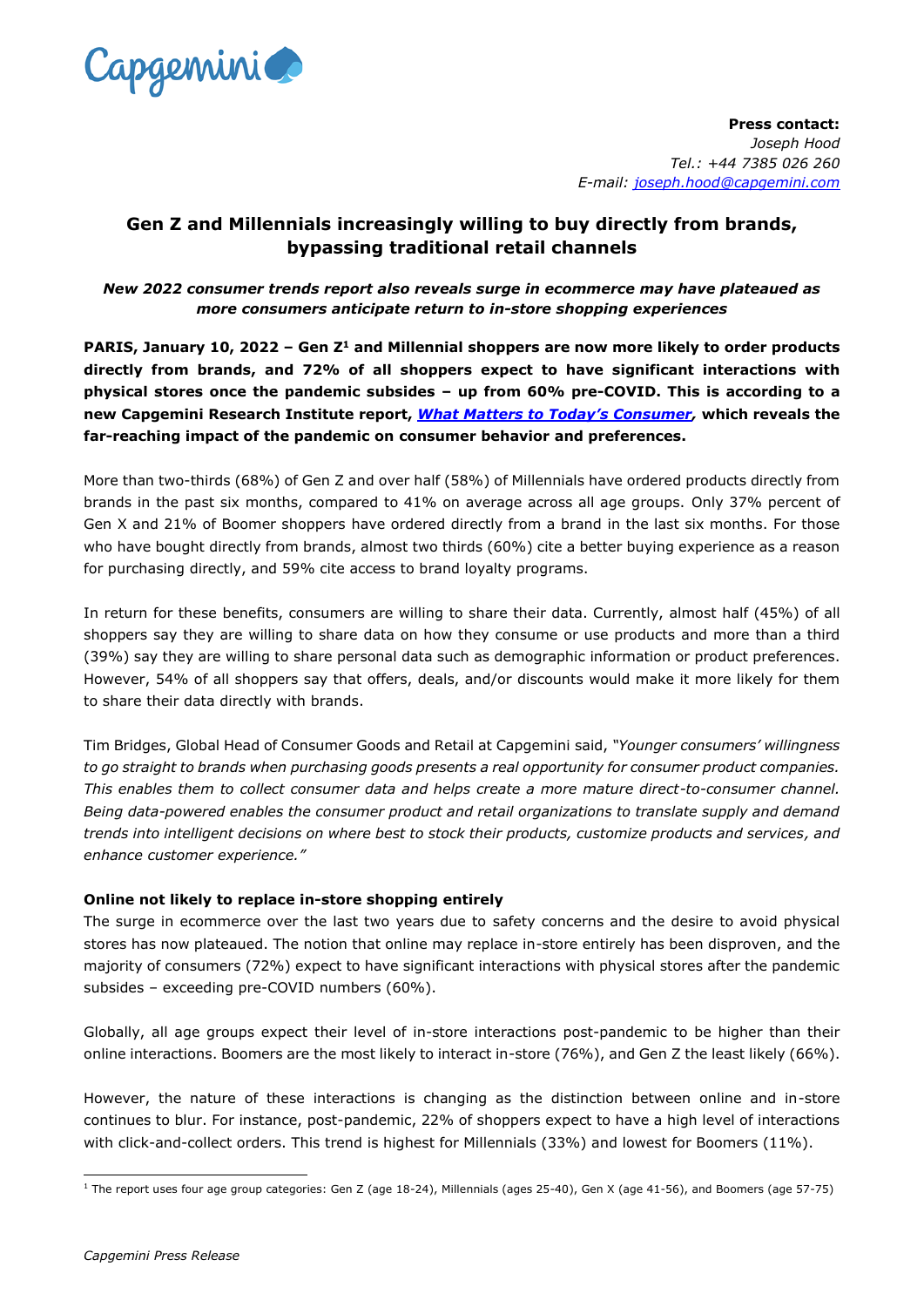

## **Delivery and fulfillment services gain importance in certain segments**

With convenience remaining a key priority for consumers, delivery and fulfilment are increasingly being transformed from a cost center to a growth driver for many organizations. In the health and beauty and grocery segments, shoppers place greater importance on delivery and fulfillment than in-store experiences. This is especially true for groceries shoppers across all age groups, where 42% percent of shoppers say that delivery and fulfillment are the most important service attributes.

The research also highlights that convenience of delivery is a major factor that can push shoppers to try new and emerging models of shopping. We found that slightly less than half of consumers (47%) who have purchased products via subscription services do so for the convenience of home delivery. Post-pandemic, 22% of shoppers expect to have a high level of interactions with click-and-collect orders (i.e., ordering online and picking up in-store or curbside), indicating an enduring desire to interact with physical stores.

However, shoppers are less willing to pay a premium for fast delivery. Across all shoppers, 3.3% of the total cost is the average they would be willing to pay for two-hour delivery, down from 4.6% in 2019. While younger shoppers with children remain the most willing to pay a premium, consumers increasingly expect fast delivery as a standard part of the customer experience.

### **Health and sustainability are top of mind for consumers**

Health and sustainability look set to continue influencing consumer decisions going forward, and organizations should consider investment in empowering customers to make informed choices around these, cites the report.

In November 2020<sup>2</sup>, 70% of consumers said they'd be more cautious about cleanliness and personal health once the pandemic is over, and 63% said sustainability will be more important when deciding which retailers and brands to purchase from. These figures have remained stable in 2021 at 69% and 60% respectively.

44% of consumers are willing to pay a premium for grocery products that have sustainable packaging. This is more pronounced amongst Gen Z (64%) and Millennials (54%) than older generations like Boomers (30%).

### **How brands and retailers can capitalize on the evolving consumer trends**

To meet the evolving needs of today's consumer the report identifies four key actions for brands and retailers to benefit from these underlying consumer trends:

- 1. Collect and analyze first-party consumer data to customize new products and services for specific customer segments
- 2. Develop an omnichannel strategy that incorporates the roles of in-store, ecommerce, direct to consumer and marketplaces
- 3. Reposition delivery and fulfilment services as a growth driver for customer experience
- 4. Set pricing of sustainable products more competitively in line with consumer expectations

### **Methodology**

This report by Capgemini Research Institute surveyed over 10,000 consumers over the age of 18 in 10 countries around the world, including Australia, Canada, France, Germany, Italy, Netherlands, Spain, Sweden, the United Kingdom, and the United States. Consumers were qualified as "shoppers," meaning they

<sup>2</sup> Source: Capgemini Research Institute, *[The great consumer reset: COVID-19 and the consumer products and retail consumer](https://www.capgemini.com/wp-content/uploads/2020/11/The-great-consumer-reset-report.pdf)*, November 2020.